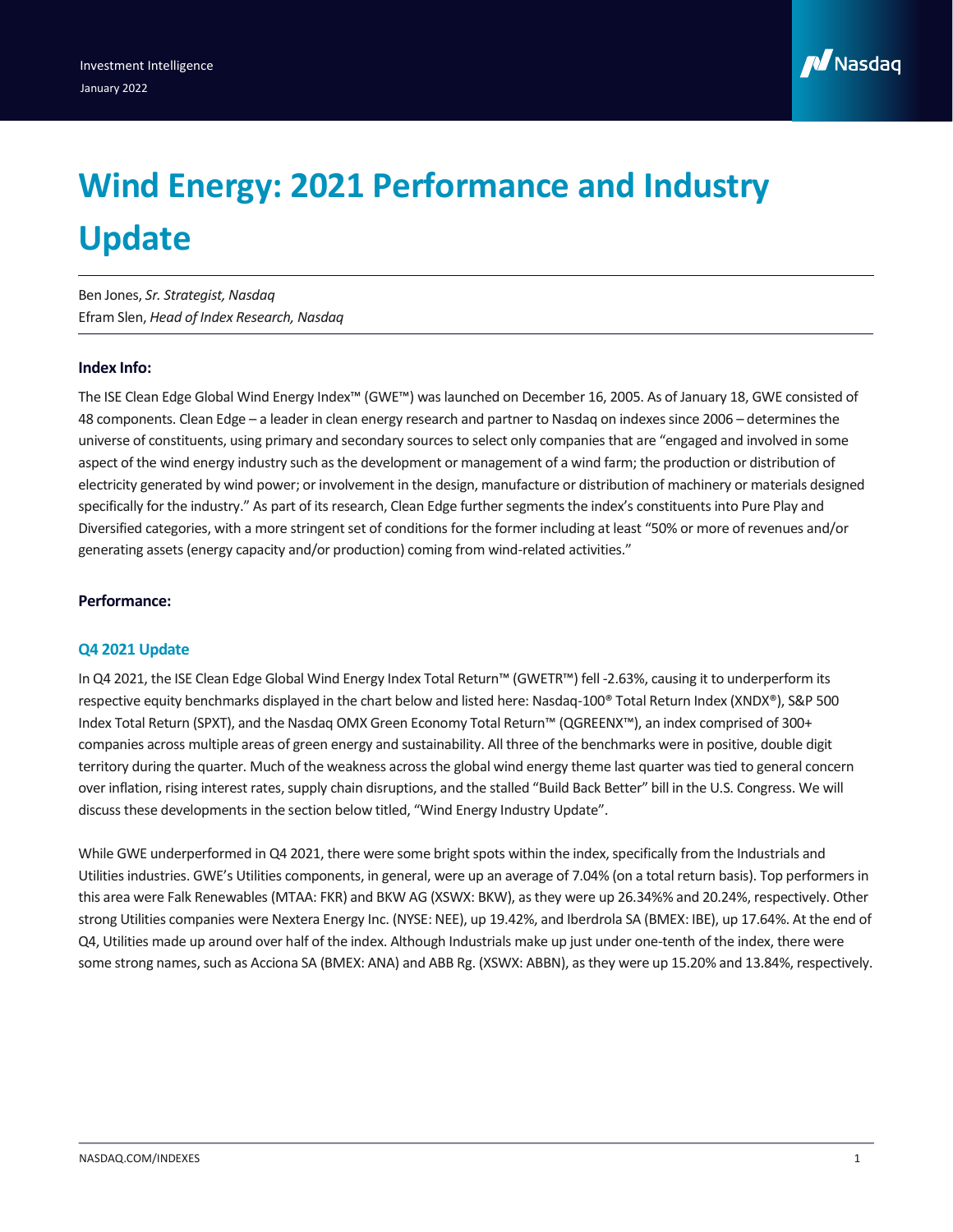Energy and Basic Materials industries, which account for just over one-third of the index, respectively, were trouble areas within the index last quarter. Companies classified as Energy experienced broad weakness. In fact, 12 out of the 13 Energy components in GWE were negative last quarter with an average performance of -17.47% (-15.73% for all 13 companies). The worst performing companies were TPI Composites Inc. (NASDAQ: TPIC), down -55.67%, American Superconductor Corp. (NASDAQ: AMSC), down - 25.38%, and Vestas Wind Systems A/S (XCSE: VWS), down -23.79%. All Basic Materials components were down as well, with an average performance of -9.47%. The worst performing group in this industry was SGL Carbon SE (SGL), down -19.89%.





(Source: FactSet)

# **2021 Update**

In 2021, GWETR was down -10.30%, trailing all three benchmarks, indicating that 2021 was a weak year for the global wind energy theme, yet a strong year for the broader market as well as some areas of the "green economy." SPXT was up 28.71% in 2021, followed by 27.51% by the XNDX, and 23.41% by QGREENX. [It's worth noting that clean energy was not all doom and gloom in 2021. In fact, the Nasdaq OMX Clean Edge Smart Grid Infrastructure Total Return Index™ (QGDX™) and ISE Clean Edge Water Total Return Index™ (HHOTR™) posted returns that beat the S&P 500 for the year (+29.34% and +33.30%, respectively, vs the S&P 500's return of 28.71%).]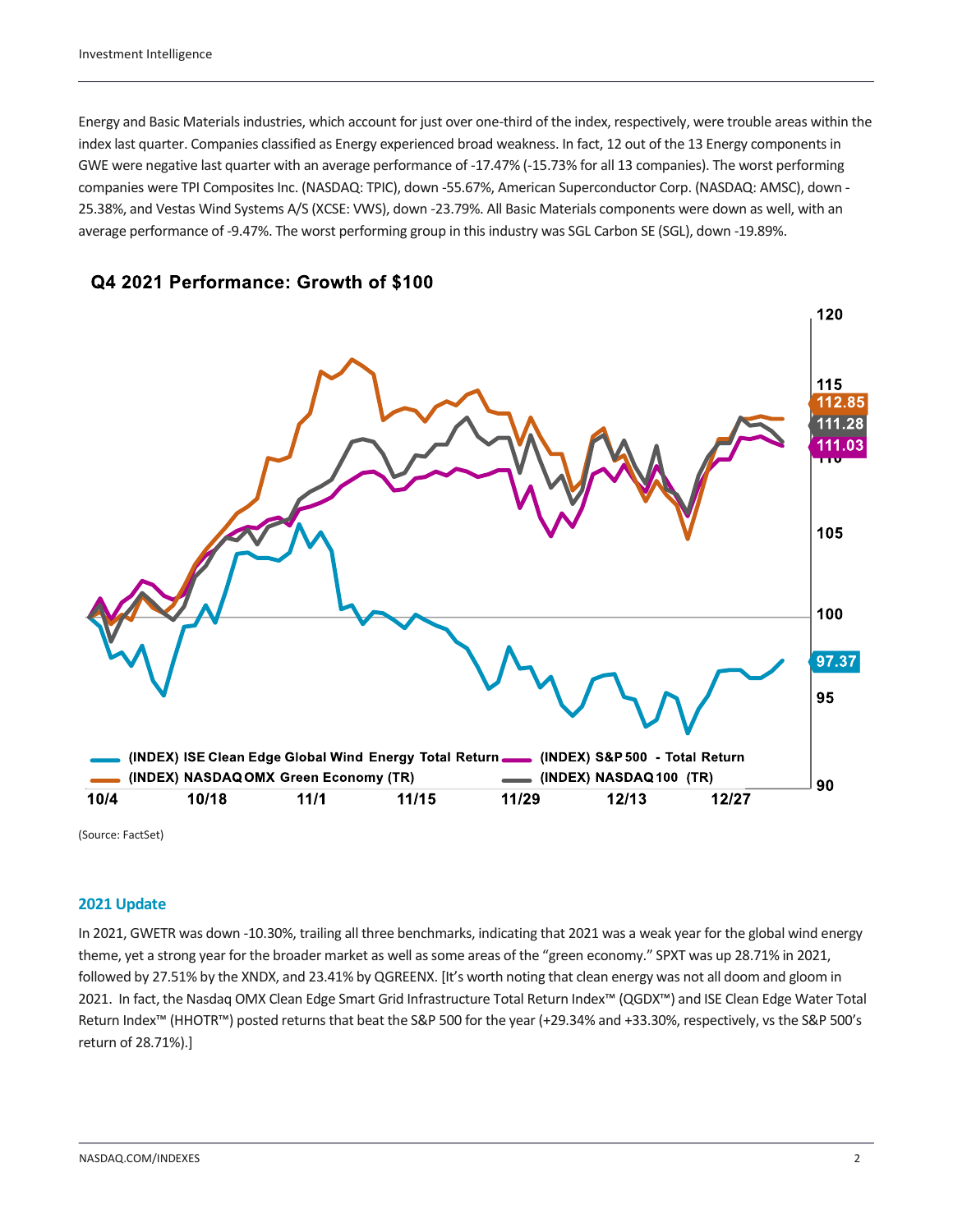# 2021 Performance: Growth of \$100



# **Wind Energy Industry Update**

### **Headwinds (Negatives):**

The global wind energy theme has experienced several negative headwinds that impacted recent performance. After the strong run in 2019 – 2020, the global wind energy theme stagnated, especially as investors appeared to get concerned over overstretched valuations and lofty return expectations. But there were also non-valuation-based headwinds that were responsible for some of the weakness expected across the broader theme. See below for more detail:

- Supply Chain Disruption & Inflation: Rising material and components costs are providing headwinds for global wind energy projects and ongoing maintenance. For example, costs have risen for key wind energy components, "including steel (up 210 percent over last calendar year), aluminum (up 67 percent) and copper (up 43 percent)."<sup>1</sup> These rising costs and disruptions are making it more difficult for wind energy companies to add new capacity or maintain existing wind farms.
- Rising Interest Rates: The US Treasury 10 Year Yield Index (TNX) rose 59 bps last year as interest rates moved off their 2020 lows. Additional uncertainty and selling pressure took place across the renewable energy space potentially because of the rising

<sup>1</sup> https://www.greenbiz.com/article/why-supply-chain-disruptions-may-slow-down-clean-energy-deployments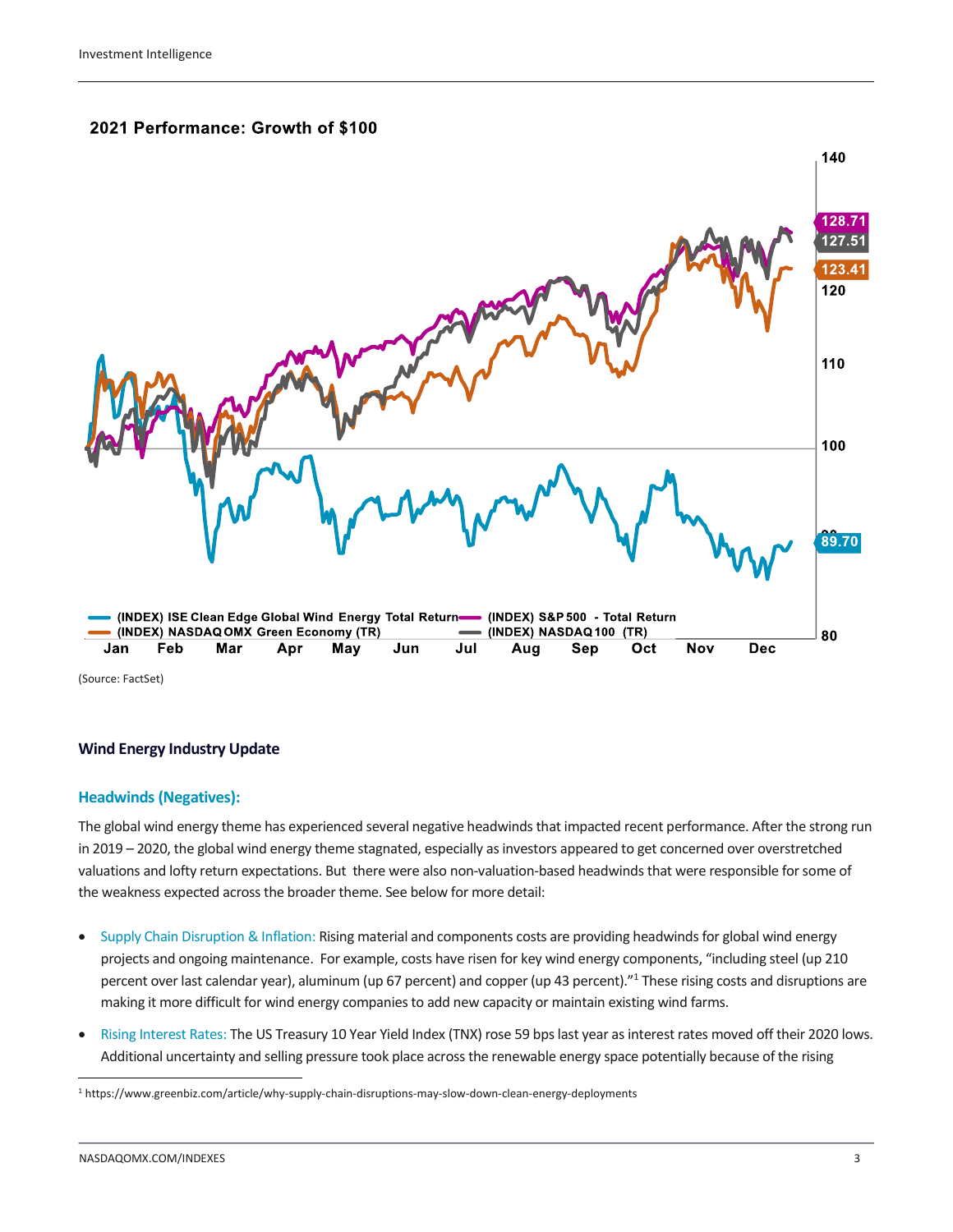interest rate pictures. Recall, high rates mean it is more expensive to borrow and thus more expensive to finance capital intensive energy projects, such as wind farms.

- Build Back Better Bill Concerns: There is concern that the Build Back Better Bill will not get passed by the US senate. This bill is important to wind energy companies because the bill includes a number of key wind energy related provisions, such as the extension of various production tax credits, direct payment provisions, and some investment tax credits, which would help offshore wind providers.<sup>2</sup>
- A Mighty Wind is Not Blowing: Throughout much of the summer of 2021 and into early winter, parts of the globe, especially Europe, experienced low wind speeds, which reduced wind power generation. The lack of steady wind has added additional fuel to the headwinds and has the potential to reduce the revenue of renewables companies.<sup>3</sup>

# **Tailwinds (Positives):**

Although the global wind theme faced several headwinds last year, there are still several positives for the theme, providing the theme with a healthy investment outlook.

- Continued Growth in Wind Energy: Renewable energy now accounts for 25.47% of US installed energy generating capacity with wind energy accounting for 10.54% of the capacity.<sup>4</sup> This is up from just 3.80% in October 2011.<sup>5</sup> This growth is due to a number of installed wind power facilities that took place in 2019 and 2020, per U.S. Energy Information Administration (EIA) data which reported that the "United States set a record in 2020 [for energy capacity additions], totaling 14.2 GW and surpassing the previous record of 13.2 GW added in 2012."<sup>6</sup> There continues to be global growth as well, especially in China. According to the IEA, China "is expected to reach 1200 GW of total wind and solar capacity in 2026 – four years earlier than its current target of 2030."<sup>7</sup> Through year-end, the EIA reported that 2021 had another "record- high" with "17.1 GW of wind capacity [come] online in the United States."<sup>8</sup>
- Policy Support: Governments around the world are pushing to meet the clean energy goals set at the COP26 Climate change Conference. US President Joe Biden wants the US to reach net zero greenhouse gas emissions by 2050 while also reaching a 100 percent "clean" power sector by 2035.<sup>9</sup> In addition, the US government continues to push for more growth through the addition of more offshore wind leasing rights, creating more opportunity for growth.<sup>10</sup> At the state level, California and New York, in particular, are working aggressively to build their offshore wind capabilities and capacity with both policy and monetary support<sup>11</sup>.

<sup>2</sup> https://www.windpowermonthly.com/article/1733772/us-wind-pins-hopes-build-back-better-bill-approval

<sup>3</sup> https://www.simplyswitch.com/low-wind-speeds-and-stratospheric-gas-prices-hit-good-energys-profits/

<sup>4</sup> https://renewablesnow.com/news/us-renewables-are-adding-2250-mw-of-new-generating-capacity-each-month-768007/

<sup>5</sup> https://renewablesnow.com/news/us-renewables-are-adding-2250-mw-of-new-generating-capacity-each-month-768007/

<sup>6</sup> https://nawindpower.com/record-year-in-2020-for-wind-turbine-installation-in-the-u-s

<sup>7</sup> https://www.iea.org/news/renewable-electricity-growth-is-accelerating-faster-than-ever-worldwide-supporting-the-emergence-of-the-new-global-energyeconomy

<sup>8</sup> https://www.eia.gov/todayinenergy/detail.php?id=50818

<sup>9</sup> https://www.theverge.com/22785274/clean-renewable-energy-supply-chain-crisis-climate-mining-manufacturing

<sup>10</sup> https://blog.ucsusa.org/john-rogers/more-and-more-5-offshore-wind-stories-im-watching/

<sup>11</sup> <https://www.eia.gov/todayinenergy/detail.php?id=50818>

<https://www.governor.ny.gov/news/governor-hochul-announces-nation-leading-500-million-investment-offshore-wind>